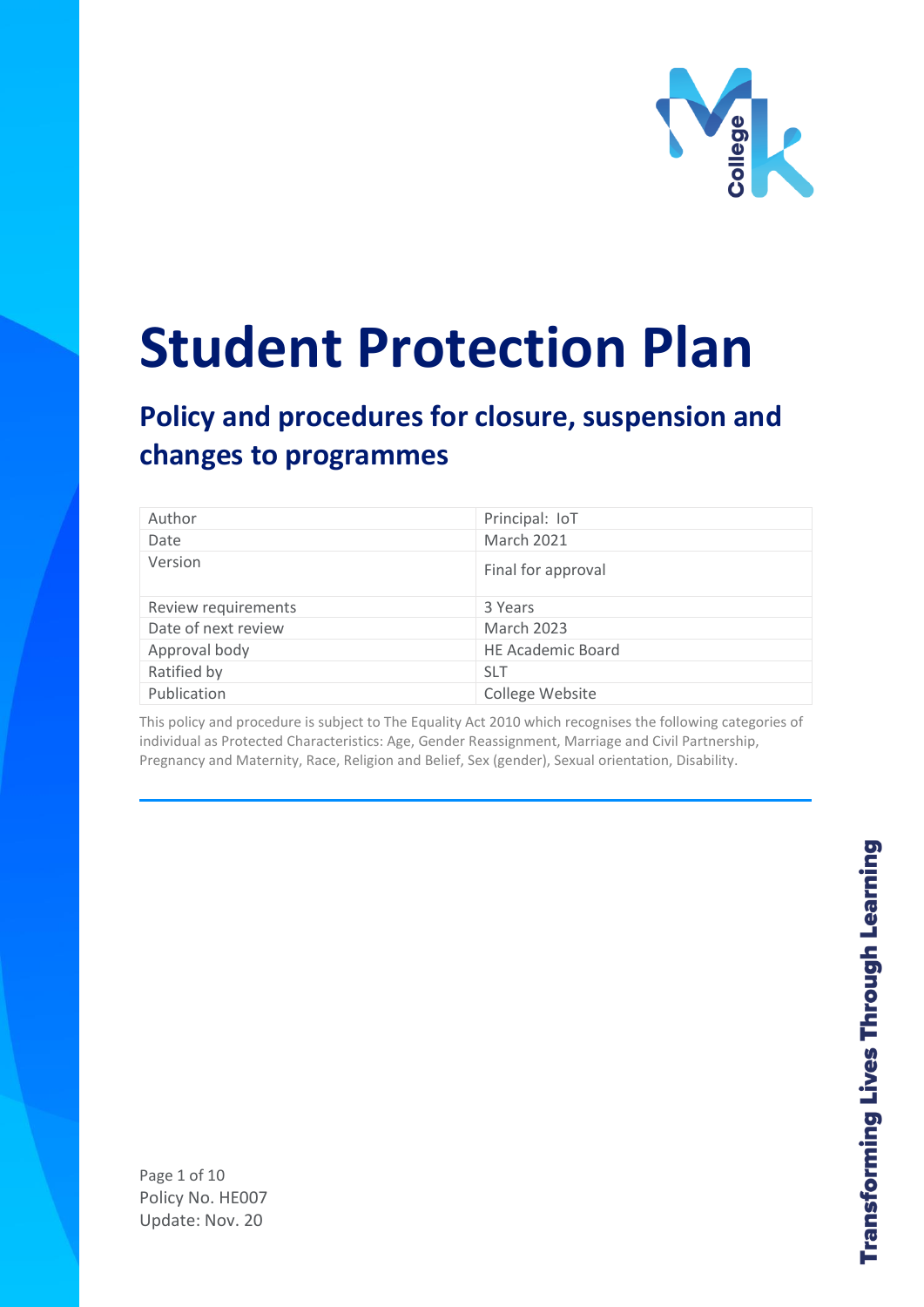These processes articulate the College's procedures for applicants and students.

### **1. Main points of policy**

• Milton Keynes College is committed to protecting the interests of students and applicants in the event of a Higher Education programme closing for whatever reason. This policy sets out the College's procedures for closing, suspending or changing any of the Higher Education programmes that is either approved (via an Awarding Body), franchised or validated (via a Partner University). It is designed to reflect the Statement of Good Practice adopted by the HEFCE, UUK, Guild HE, NUS in October 2015. It is also designed to meet the requirements for the CMA Student Protection Plan.

### **2. List of procedures for implementation**

- Obtaining approval to withdraw a programme
- Notification of decision to outside organisations
- Notification of decision and arrangements for current students
- Notification of decision and arrangements for prospective students

#### **3. Related policies, documents and strategies**

- HE Information Policy
- Collaborative Agreements with University partners
- QAA UK Quality Code for Higher Education Chapter B8: Programme Monitoring and Review and Chapter B10: Managing Higher Education with others [https://www.qaa.ac.uk/quality-code/UK-Quality-Code-for-Higher-Education-2013-](https://www.qaa.ac.uk/quality-code/UK-Quality-Code-for-Higher-Education-2013-18) [18](https://www.qaa.ac.uk/quality-code/UK-Quality-Code-for-Higher-Education-2013-18)

### **4. Background to Policy**

From time to time Milton Keynes College may be faced with considering the closure of a Higher Education programme of study.

This may be because:

- (a) Notice has been given to Milton Keynes College by one of its University partners to close one or more programmes
- (b) Notice has been given by Milton Keynes College to one of its University partners to close one or more programmes OR
- (c) Milton Keynes College has decided to withdraw one or more of its Higher National programmes (awarded by Edexcel)

The basis of proposals for programme closure may typically be one or more of the following:

- (a) Decline in student demand over a period of time to the point where the programme's viability is threatened;
- (b) Failure to recruit viable numbers to a new programme;
- (c) Documented concerns over quality which threaten the programme's integrity;
- (d) A breach of either parties' obligations under an agreement between Milton Keynes College and an awarding body;
- (e) A reduction in funding or funded numbers;

Page **2** of **10** Last Update: March 2021 Policy: HE007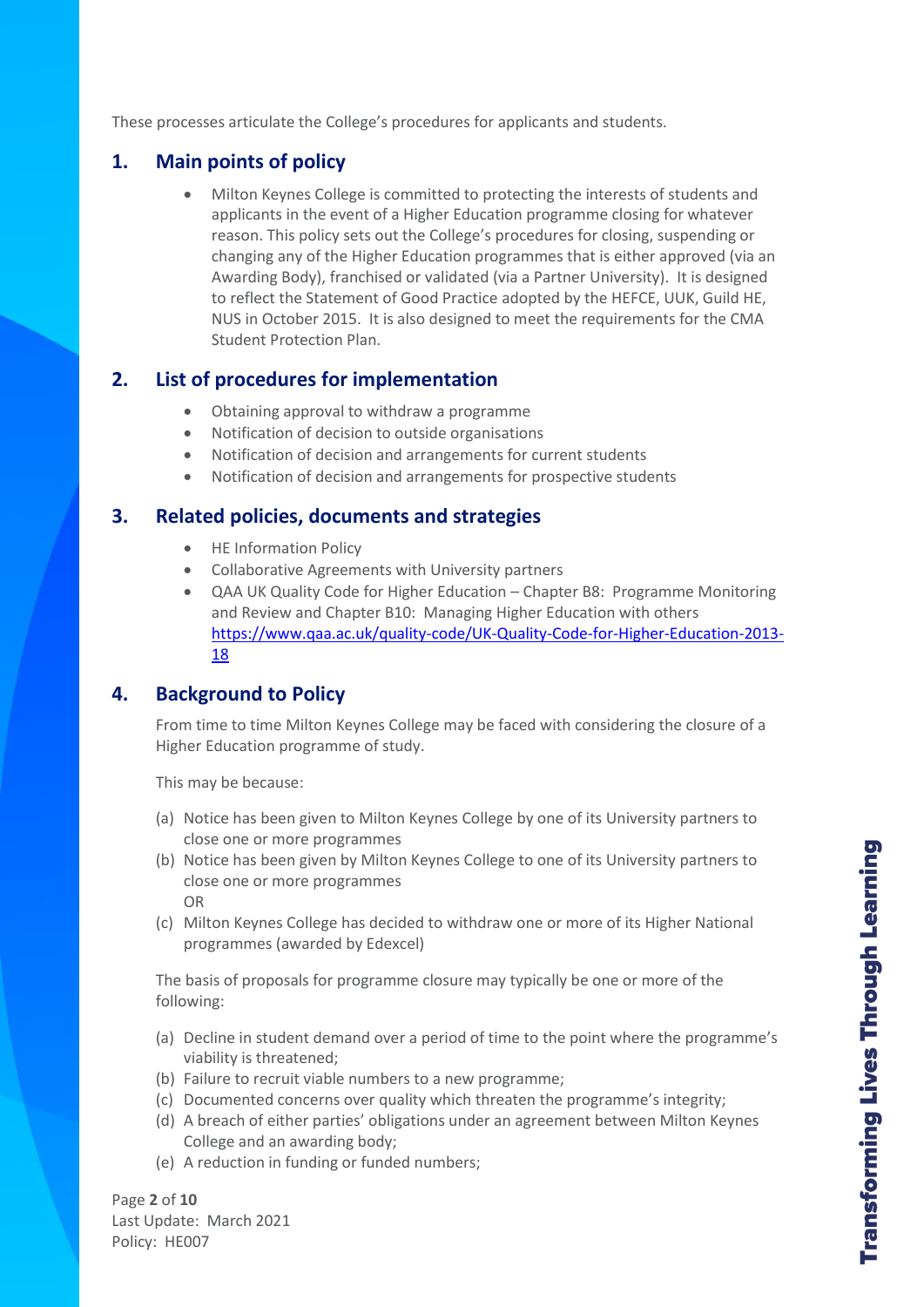# **5. Definitions**

| Staff:             | Everyone employed directly and indirectly by Milton Keynes College,<br>including non-paid volunteer workers both in work and outside working<br>hours.                              |
|--------------------|-------------------------------------------------------------------------------------------------------------------------------------------------------------------------------------|
| Students:          | Any existing students enrolled on the programme and any potential<br>applicant to the programme.                                                                                    |
| <b>Applicants:</b> | Individuals who have applied or are in the process of applying to study<br>on a Higher Education programme at Milton Keynes College.                                                |
|                    | HE Programme: Includes Higher National Diplomas and Certificates (awarded by<br>Pearson/Edexcel) including those offered as part of a Higher<br>Apprenticeship, Foundation Degrees. |

## **6. Scope of the Policy**

This policy covers all Higher Education programmes provided by Milton Keynes College, including those which form part of a Higher or Degree Apprenticeship and all current and prospective students, both full and part-time.

# **7. Policy Statement**

Milton Keynes College is committed to protecting the interests of students, applicants and its own reputation in the event of the proposed closure of a Higher Education programme. These procedures have been established to provide a clear statement of the arrangements to secure both the quality of provision and the student experience following a decision to close a programme. The Student Protection Plan provides the main reference point for consideration of any potential impact on the student experience.

With the exception of Milton Keynes College being given notice to close a programme by one of its awarding bodies, the decision to close a programme will be made by the HE Academic Board.

# **8. Procedures associated with policy**

The programme closure procedure requires a clear statement of the rationale for closure and the arrangements to secure both the quality of provision and the student experience following the decision to withdraw the programme. The HE Academic Board will expect to see evidence of how the outgoing programme is to be phased out and the support provided to any remaining students and applicants. This Student Protection Plan provides further guidance on actions to be taken in the event of programme closure.

#### **8.1. Obtaining approval to withdraw a programme**

Where a programme governed by a partnership agreement is suspended by the awarding body, the awarding body will notify the College writing as detailed in the relevant institutional agreement. The Head of School will then work with the relevant HE Programme Lead to ensure that arrangements for any current and prospective students are in place (see 5.3).

Where the proposal to close a Higher Education programme originates within the College, the recommendation should be submitted by the relevant Head of School to the HE Academic Board and be ratified by the Senior Leadership Team.

Page **3** of **10** Last Update: March 2021 Policy: HE007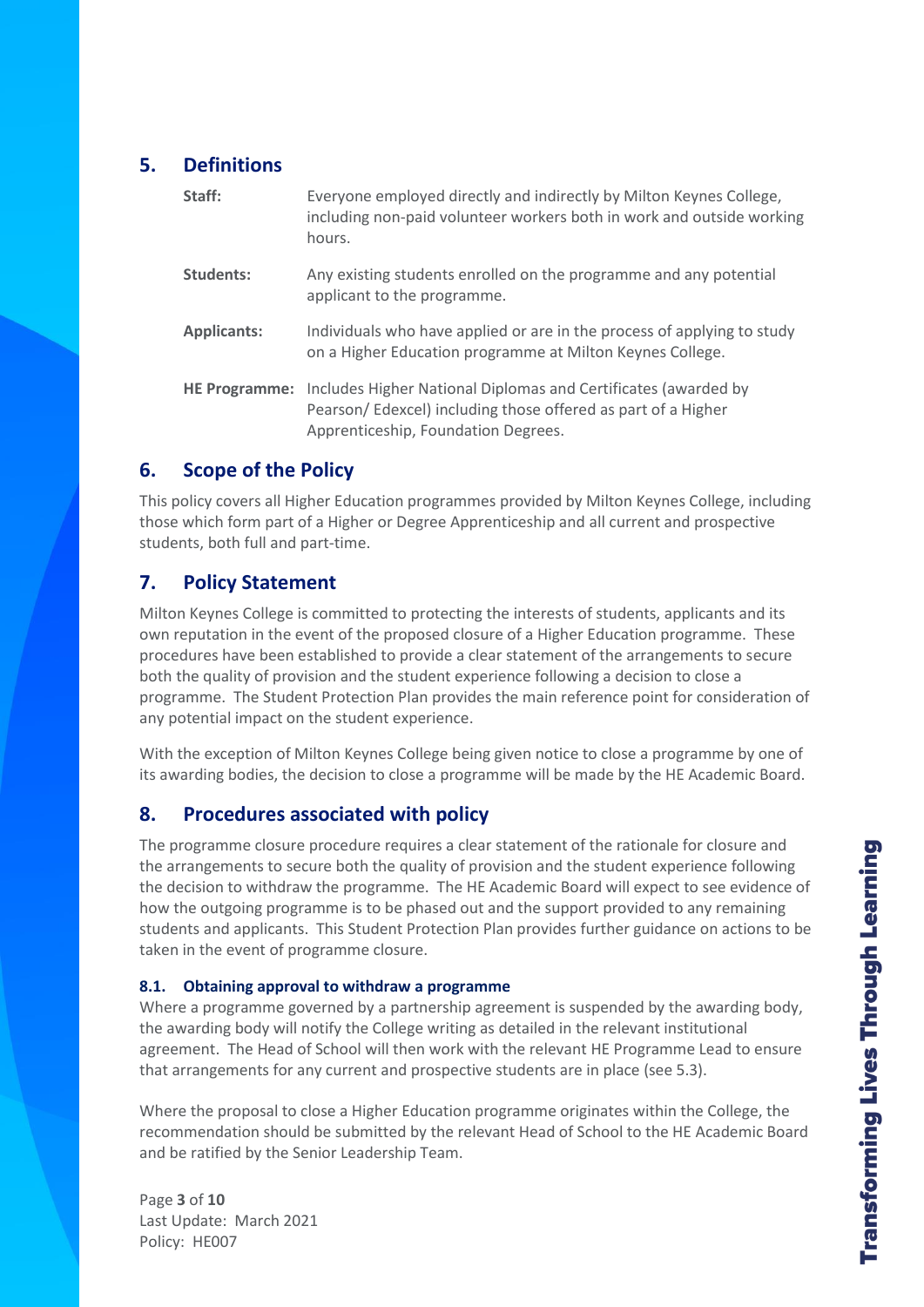In order to allow adequate time for discussion and consultation, the recommendation for closure should be submitted to the HE Academic Board before the end of June in the year the programme is recommended for closure.

The minimum time between a proposal for closure being submitted to the HE Academic Board and a decision being taken should normally be a minimum of three months prior to the commencement of the next academic year, or as required by the appropriate institutional agreement.

A template (Appendix 1) is provided for this purpose and the HE Academic Board will expect to receive the following information as a basis for its decision:

- (a) A clear statement of the rationale for the programme's closure
- (b) A clearly defined phasing-out period which includes start and end dates;
- (c) The arrangements for providing students enrolled on the programme and all staff with information on the proposed closure;
- (d) The arrangements to provide information, advice and guidance to support next steps;
- (e) A clearly defined list of options available to students to enable them to either complete their original programme of study or transfer with their agreement to an alternative programme or institution
- (f) The arrangements to ensure that the quality of the student learning experience will continue to meet awarding body and QAA expectations during the phasing-out period;
- (g) The mechanism to ensure that any proposed reduction in overall staffing levels will not impact unreasonably on the student experience, particularly with regard to ensuring that the intended learning outcomes of the programme will still be achievable by current students;
- (h) The mechanism to ensure that adequate resources continue to be provided to maintain the quality of the student experience during the phasing-out period;
- (i) The assessment and re-assessment arrangements for any students, particularly parttime students who will not have completed their intended programme by the closure date;
- (j) Evidence of consultation internally and/or externally with key stakeholders.

Where there are any expected changes to staff/staffing structure, consultation with People Services must be sought.

On receipt of a request to close or suspend a programme, SLT may agree one of the following:

- Decline the request
- Approve the request without condition(s)
- Approve the request with condition(s)

#### **8.2. Notification of decision to outside organisations**

Once a closure recommendation has been approved by the HE Academic Board the Director of Marketing must be notified to ensure that all publications and websites are amended.

Partnership agreements: The College is required to notify the University partner of its intention to suspend a programme in writing, giving no less than six months' notice before the end of the academic year during which notice is given.

Page **4** of **10** Last Update: March 2021 Policy: HE007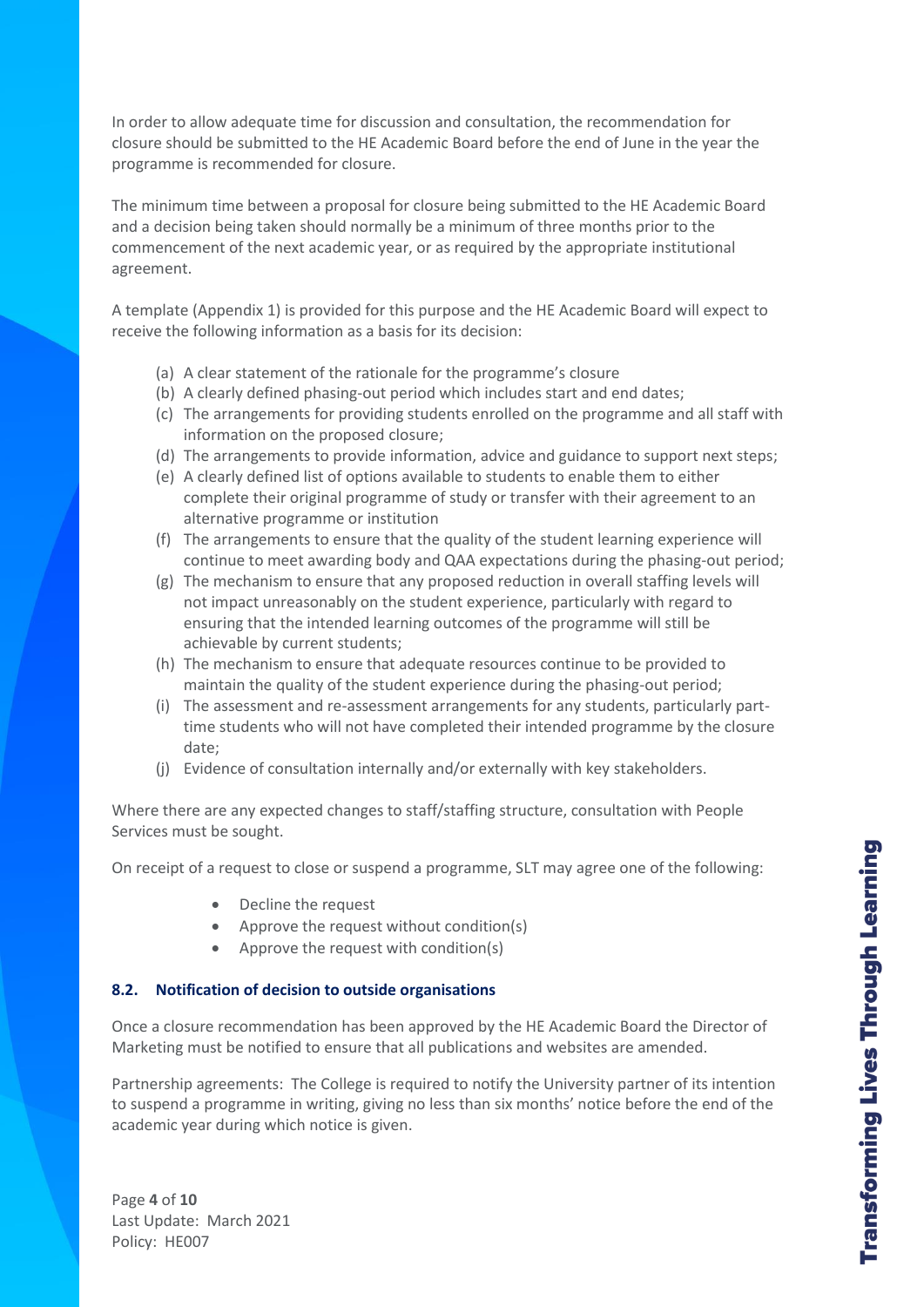#### **8.3. Notification of decisions and arrangements for current students**

All communications with current students about the closure of their course must be undertaken by the appropriate HE Programme Lead or delegate.

Current students must be allowed to complete their designated period of enrolment on the programme unless they give their explicit written consent to the contrary. Such consent must not be sought until a closure recommendation has been approved by the HE Academic Board.

Where a programme is being closed to recruitment, the proposed arrangements for students currently enrolled on the programme (including those who have suspended studies) must include the following:

- Discussion about student options in regard to transferring to another programme within Milton Keynes College or to another institution and arrangements for doing so;
- Confirmation of the student timetable for the remaining period of the programme;
- The standard of academic provision and the student experience must be maintained as far as possible throughout the registration period. It is important to maintain standards to enable a programme's stated learning outcomes to be achieved by students who are being 'taught out'. Arrangements for the staffing and resourcing of the programme for the remaining period;
- Written confirmation to all students clarifying any amendments to the programme regulations regarding assessment and progression with particular reference to:
	- (a) Students who have temporarily withdrawn;
	- (b) Students who have failed modules and would normally be allowed to retake these the following year
	- (c) Students under mitigating circumstances who have been granted an extension beyond the end of the academic year
	- (d) Students planning to progress from a Foundation Degree to an Honours Degree
- As a result of unforeseen and unforeseeable circumstances (e.g. loss of specialist staff) it may be necessary to close or suspend a programme within a foreshortened timescale. In such circumstances, the student interest is paramount and full consultation should be undertaken with all affected students and their nominated representatives.
- In order to ensure full compliance with the Consumer Rights Act 2015 and related regulations, students should be given the fullest information, advice and guidance to enable them to make well-informed decisions in the event of programme closure or suspension.
- To ensure the student experience and to support the students, the Quality Team will monitor their experience.

Page **5** of **10** Last Update: March 2021 Policy: HE007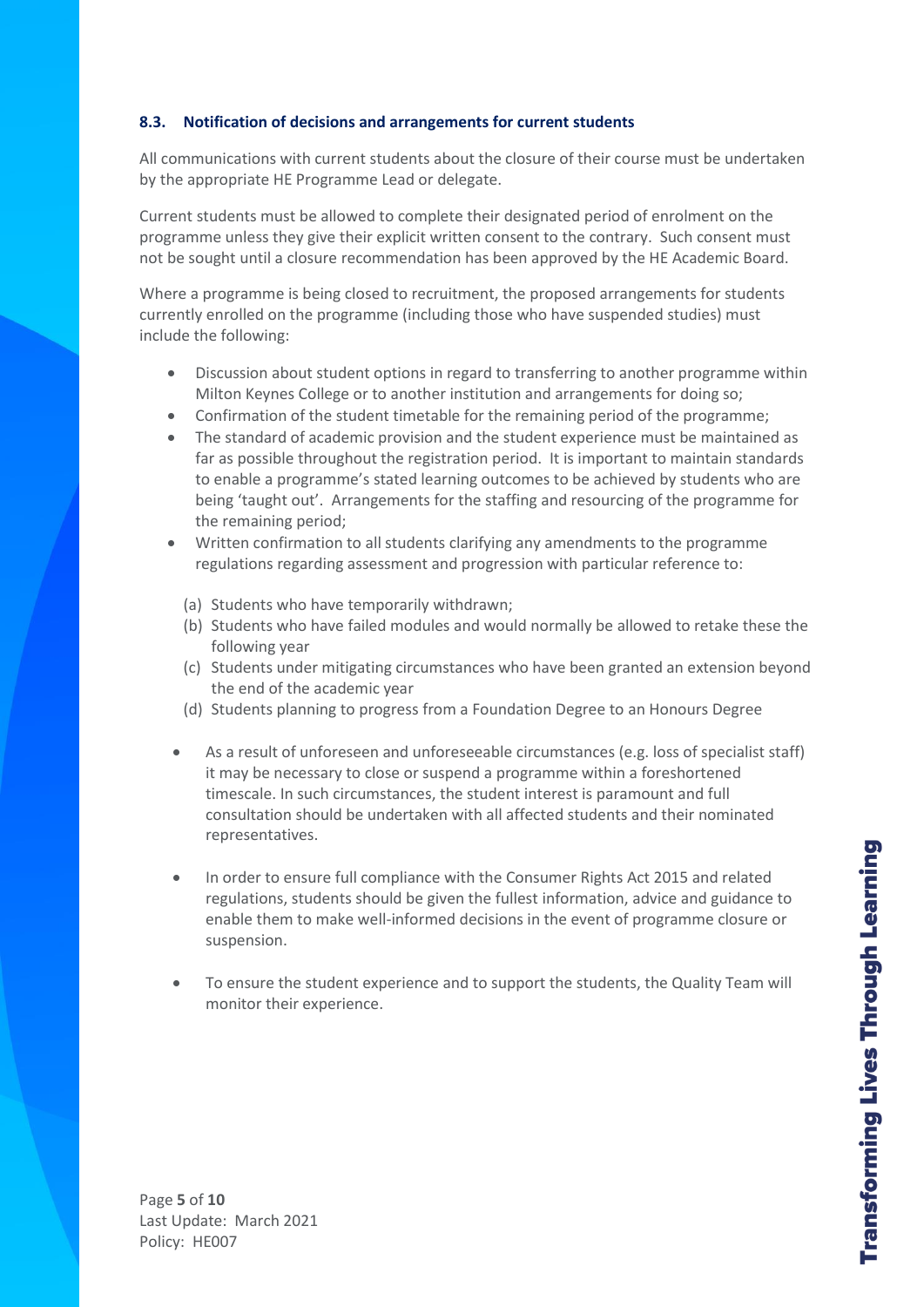#### **8.4. Notification of decision and arrangements for prospective students**

All communications with applicants on the following matters must be undertaken by the Admissions Team. The quality of these communications will be subject to review by Marketing.

Applicants who have accepted offers should not be contacted until a closure recommendation has been approved by the HE Academic Board. These applicants should then be informed of their options in regard to transferring their application to another programme or institution.

Applicants who have been made offers, but have not yet accepted them, may however be advised that a closure or suspension request has been made. Such applicants should be advised that the offer of a place is suspended until a final decision has been made and will be withdrawn if the request is accepted. They should also be advised that they may choose another programme or institution.

All Public Information relating to the programme should either be removed or amended by the HE Marketing Manager in line with the Competitions and Markets Authority (CMA) guidance, to inform potential applicants that the programme has been withdrawn. The following list provides a reference as to where this information is currently published:

- College website
- HE Handbook
- HE Prospectus
- Programme leaflets web-based and hard copy
- Awarding body website and prospectus
- Third party, e.g. employers

#### **8.5. Marketing**

Once a closure recommendation has been approved by the HE Academic Board and ratified by the Senior Leadership Team, the Director of Marketing will, where appropriate, prepare and publish a press statement.

Page **6** of **10** Last Update: March 2021 Policy: HE007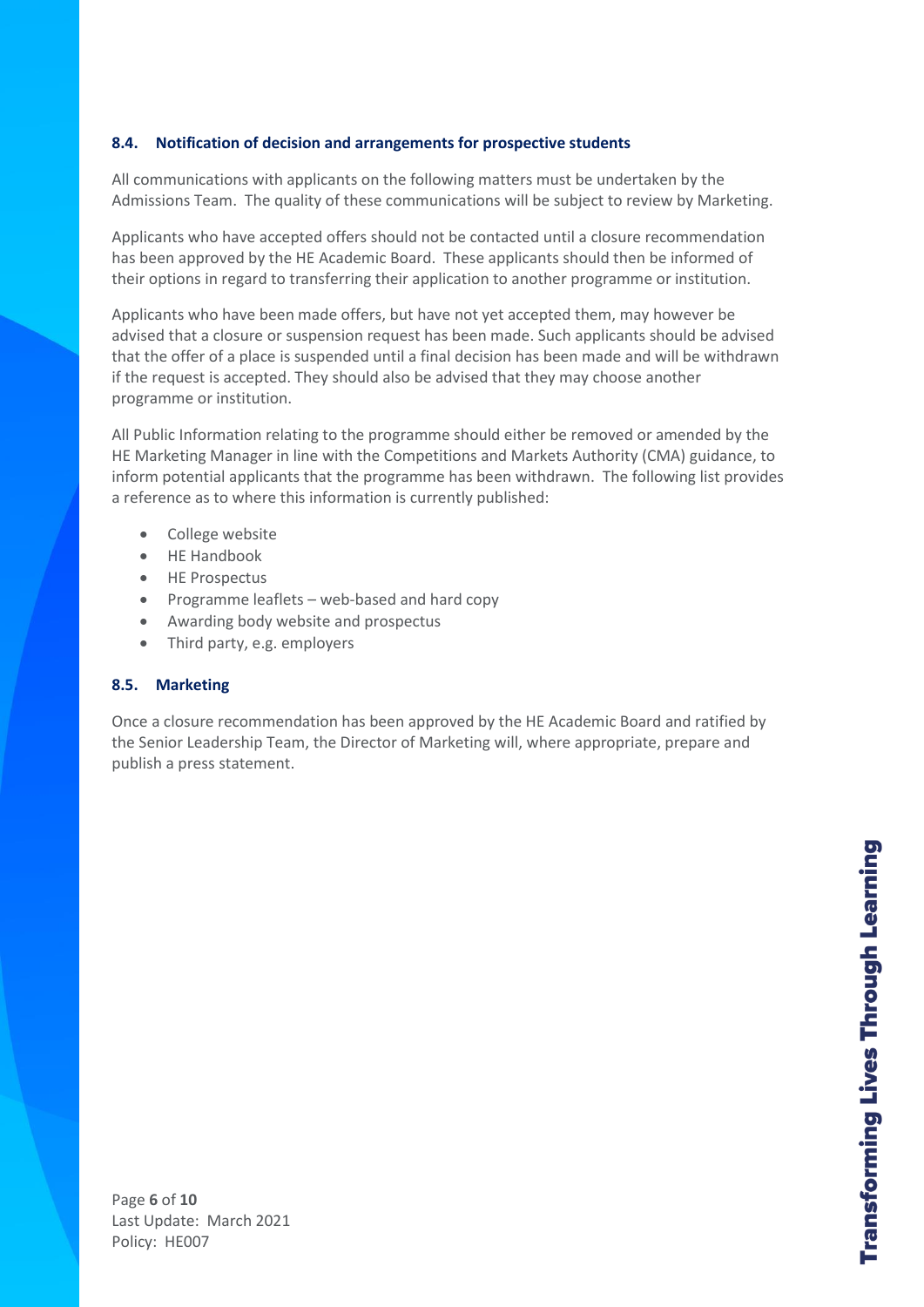# **Appendix 1:**

Page **7** of **10**

Policy: HE007

Last Update: March 2021

# **Business Case Template for Withdrawing an HE Course**

| Name of course:                                                                                                              |  |  |
|------------------------------------------------------------------------------------------------------------------------------|--|--|
| Head of School submitting this proposal:                                                                                     |  |  |
| <b>Name of School:</b>                                                                                                       |  |  |
| Statement of rationale for closure of this programme:                                                                        |  |  |
|                                                                                                                              |  |  |
|                                                                                                                              |  |  |
|                                                                                                                              |  |  |
|                                                                                                                              |  |  |
|                                                                                                                              |  |  |
|                                                                                                                              |  |  |
| Phasing out period (to contain start and end dates)                                                                          |  |  |
| <b>Start date:</b>                                                                                                           |  |  |
| <b>End date:</b>                                                                                                             |  |  |
| The arrangements for providing students enrolled on the programme and all staff with<br>information on the proposed closure: |  |  |
|                                                                                                                              |  |  |
|                                                                                                                              |  |  |
| The arrangements to provide information, advice and guidance to support next steps:                                          |  |  |
|                                                                                                                              |  |  |
|                                                                                                                              |  |  |
|                                                                                                                              |  |  |
|                                                                                                                              |  |  |
|                                                                                                                              |  |  |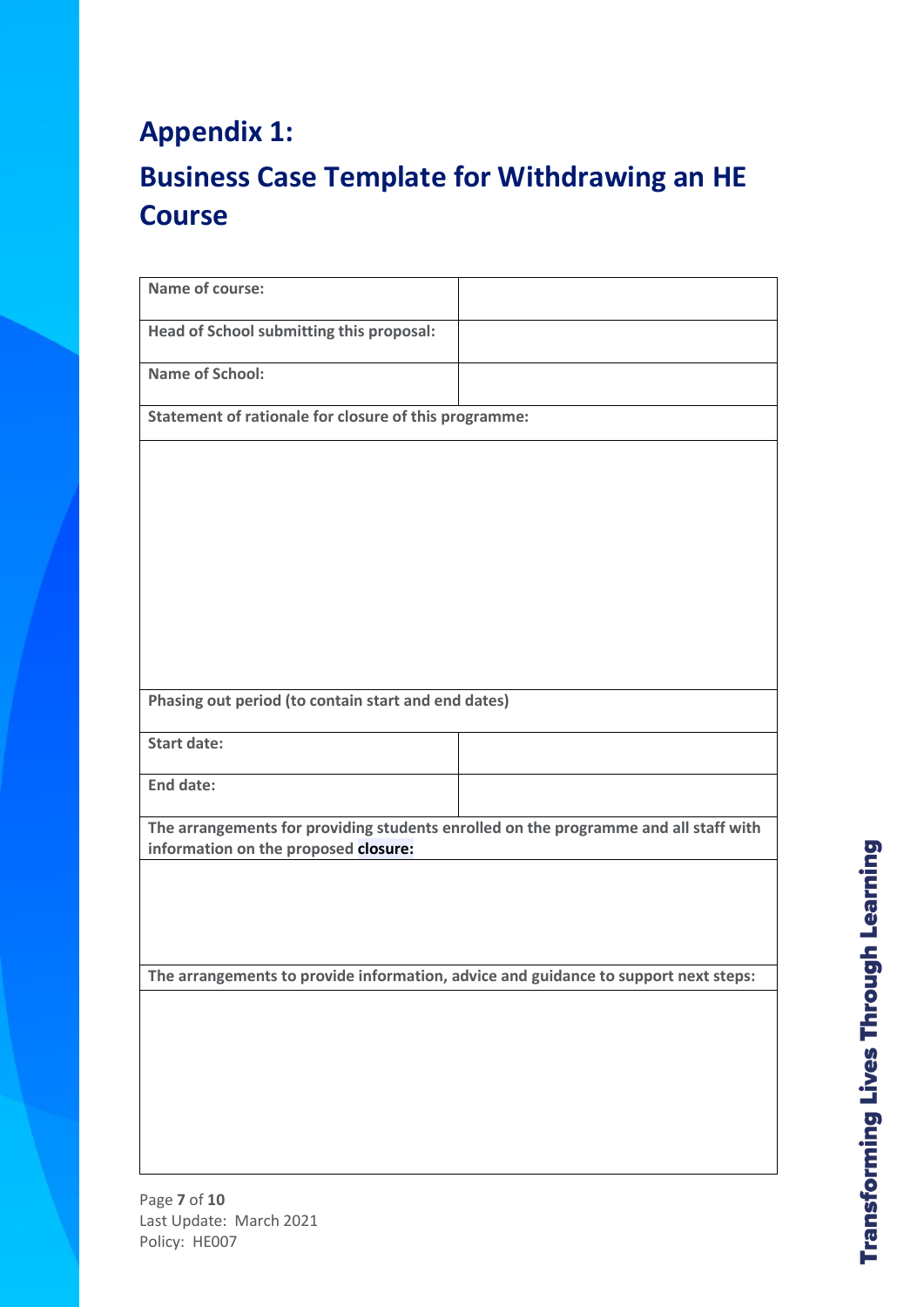**Please detail a clearly defined list of options available to students to enable them to either complete their original programme of study or transfer, with their agreement, to an alternative programme or institution:**

**The arrangements to ensure that the quality of the student learning experience will continue to meet awarding body and QAA expectations during the phasing-out period**

**The mechanism to ensure that any proposed reduction in overall staffing levels will not impact unreasonably on the student experience, particularly with regard to ensuring that the intended learning outcomes of the programme will still be achievable by current student**

**The mechanism to ensure that adequate resources continue to be provided to maintain the quality of the student experience during the phasing-out period**

**The assessment and re-assessment arrangements for any students, particularly parttime students who will not have completed their intended programme by the closure date;**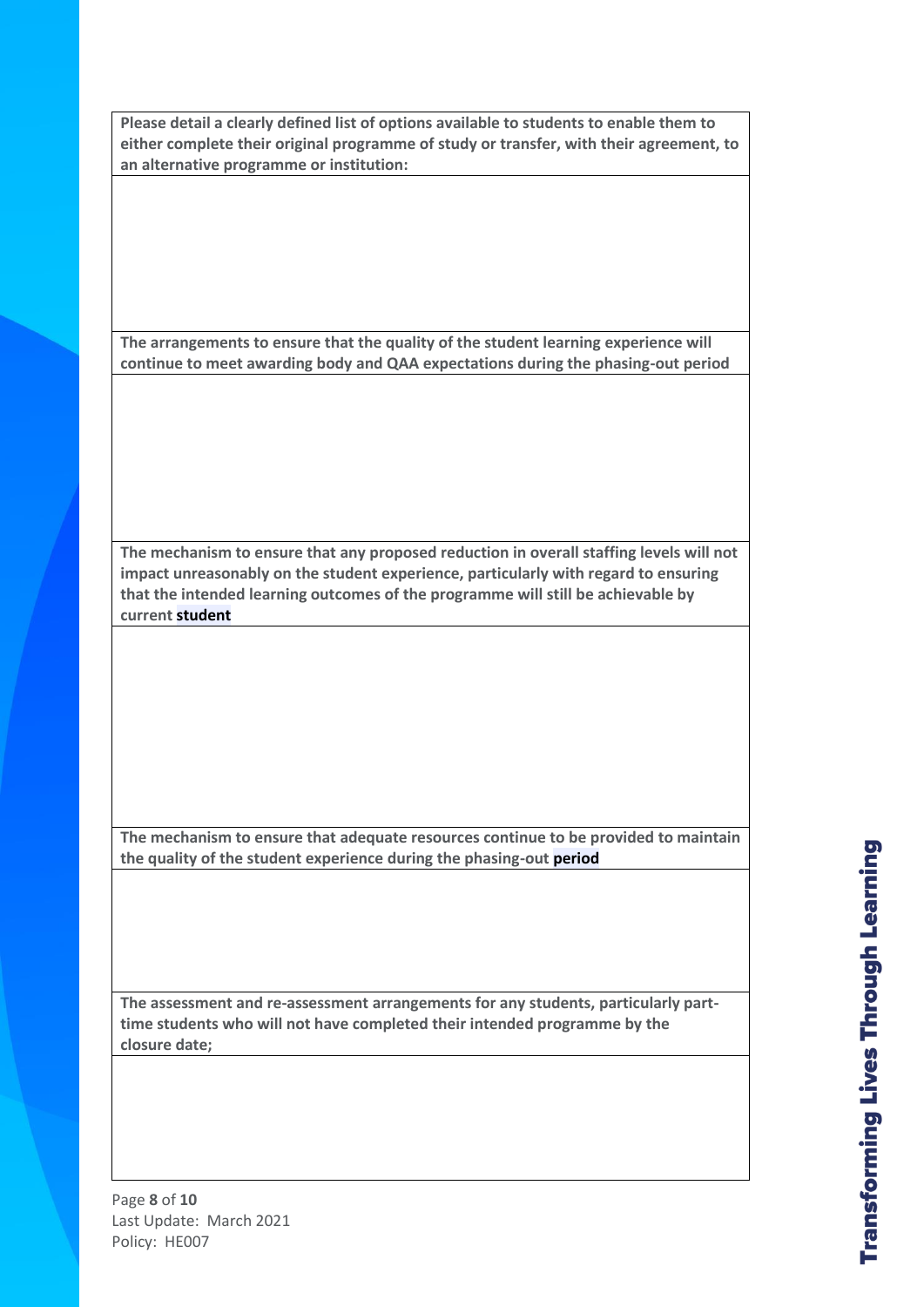| Evidence of consultation internally and/or externally with key stakeholders                             |                                       |  |
|---------------------------------------------------------------------------------------------------------|---------------------------------------|--|
|                                                                                                         |                                       |  |
|                                                                                                         |                                       |  |
|                                                                                                         |                                       |  |
|                                                                                                         |                                       |  |
|                                                                                                         |                                       |  |
| Where there are any expected changes to                                                                 | Please confirm (delete as applicable) |  |
| staff/staffing structure, consultation with                                                             |                                       |  |
| People Services must be sought                                                                          | Consultation has taken place:         |  |
|                                                                                                         | Yes/No                                |  |
|                                                                                                         | Consultation is not required:         |  |
|                                                                                                         |                                       |  |
| Please list any potential staffing issues arising following consultation with People<br><b>Services</b> |                                       |  |
|                                                                                                         |                                       |  |
|                                                                                                         |                                       |  |
|                                                                                                         |                                       |  |
|                                                                                                         |                                       |  |
|                                                                                                         |                                       |  |
| Any other issues/information:                                                                           |                                       |  |
|                                                                                                         |                                       |  |
|                                                                                                         |                                       |  |
|                                                                                                         |                                       |  |
|                                                                                                         |                                       |  |
|                                                                                                         |                                       |  |
|                                                                                                         |                                       |  |
| Signed:                                                                                                 |                                       |  |
| <b>Head of School for:</b>                                                                              |                                       |  |
|                                                                                                         |                                       |  |
| <b>Discussed at HE Academic Board dated:</b>                                                            |                                       |  |
| Approved/Not approved by HE Academic                                                                    |                                       |  |
| <b>Board:</b>                                                                                           |                                       |  |
| Reason(s) for non-approval (if applicable):                                                             |                                       |  |
|                                                                                                         |                                       |  |
|                                                                                                         |                                       |  |
|                                                                                                         |                                       |  |
|                                                                                                         |                                       |  |
|                                                                                                         |                                       |  |
|                                                                                                         |                                       |  |